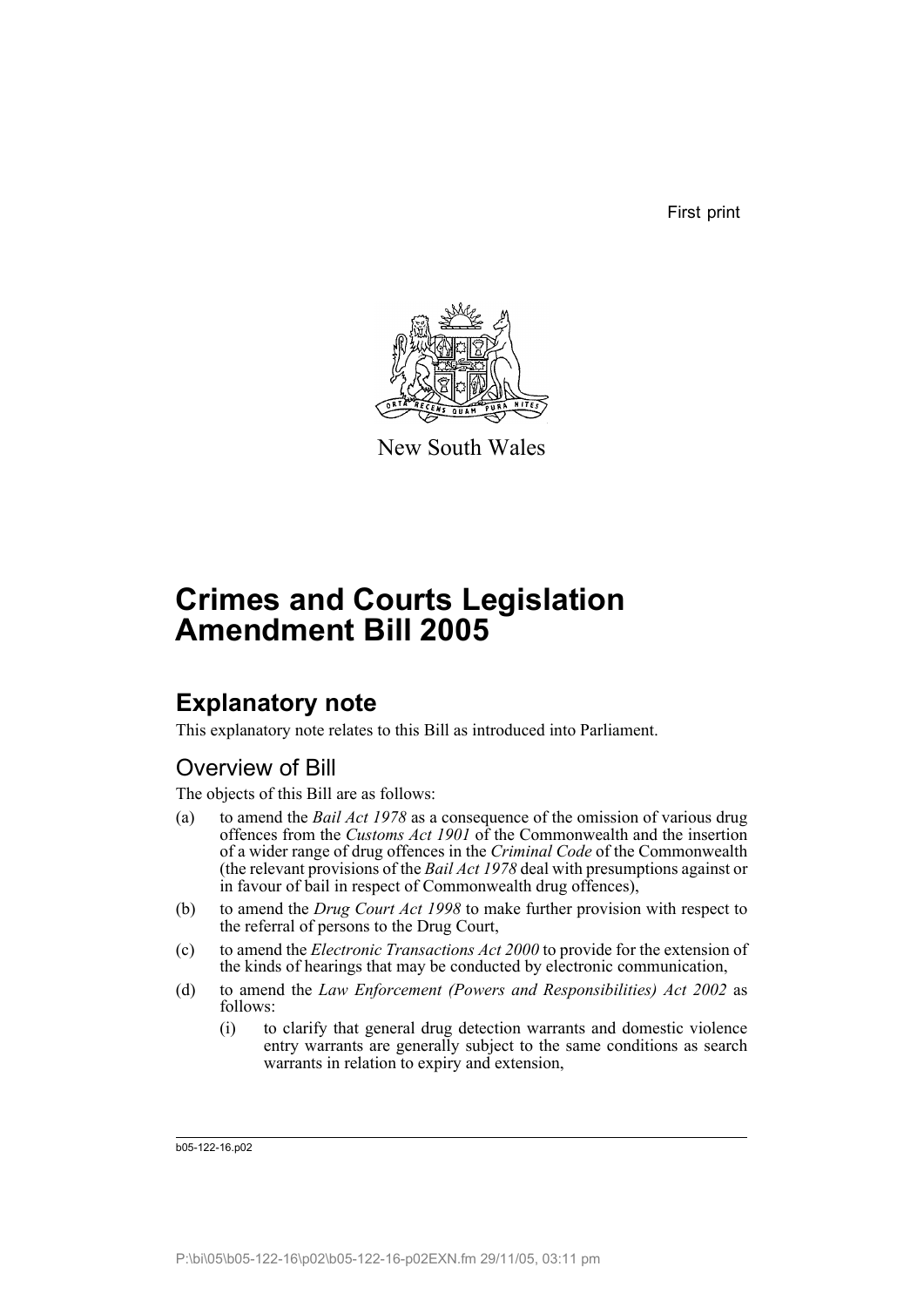Explanatory note

- (ii) to modify the grounds on which a general drug detection warrant may be issued or extended for more than 72 hours,
- (iii) to provide that an application for the extension of a warrant is not required to be in writing and made in person if it is impractical for the applicant to appear before an authorised officer before the warrant expires,
- (iv) to make further provision with respect to the powers that may be exercised at a crime scene including by ensuring that the crime scene powers set out in section 95 of that Act may be exercised by any police officer provided that a crime scene has been established, whether or not the police officer established the crime scene,
- (v) to provide that certain crime scene powers set out in section 95 of that Act may be exercised by a police officer with the aid of any member of NSW Police responsible for examining or maintaining a crime scene,
- (vi) to provide that a police officer can apply for a crime scene warrant that authorises any police officer to enter premises and exercise crime scene powers,
- (vii) to provide that the regulations are to prescribe the information that is to be recorded in relation to detained intoxicated persons,
- (viii) to change the meaning of *person of non-English speaking background*,
- (ix) to make various consequential amendments and amendments by way of statute law revision,
- (e) to amend the *Listening Devices Act 1984* to update a definition as a consequence of the omission of various drug offences from the *Customs Act 1901* of the Commonwealth and the insertion of a wider range of drug offences in the *Criminal Code* of the Commonwealth,
- (f) to amend the *Independent Commission Against Corruption Act 1988* as a consequence of the amendments to the *Law Enforcement (Powers and Responsibilities) Act 2002*,
- (g) to make various other consequential amendments and amendments by way of statute law revision.

## Outline of provisions

**Clause 1** sets out the name (also called the short title) of the proposed Act.

**Clause 2** provides for the commencement of the proposed Act, with specified exceptions, on the date of assent to the proposed Act.

**Clause 3** is a formal provision that gives effect to the amendments to the Acts and regulation specified in Schedules 1–6 as set out in those Schedules.

Explanatory note page 2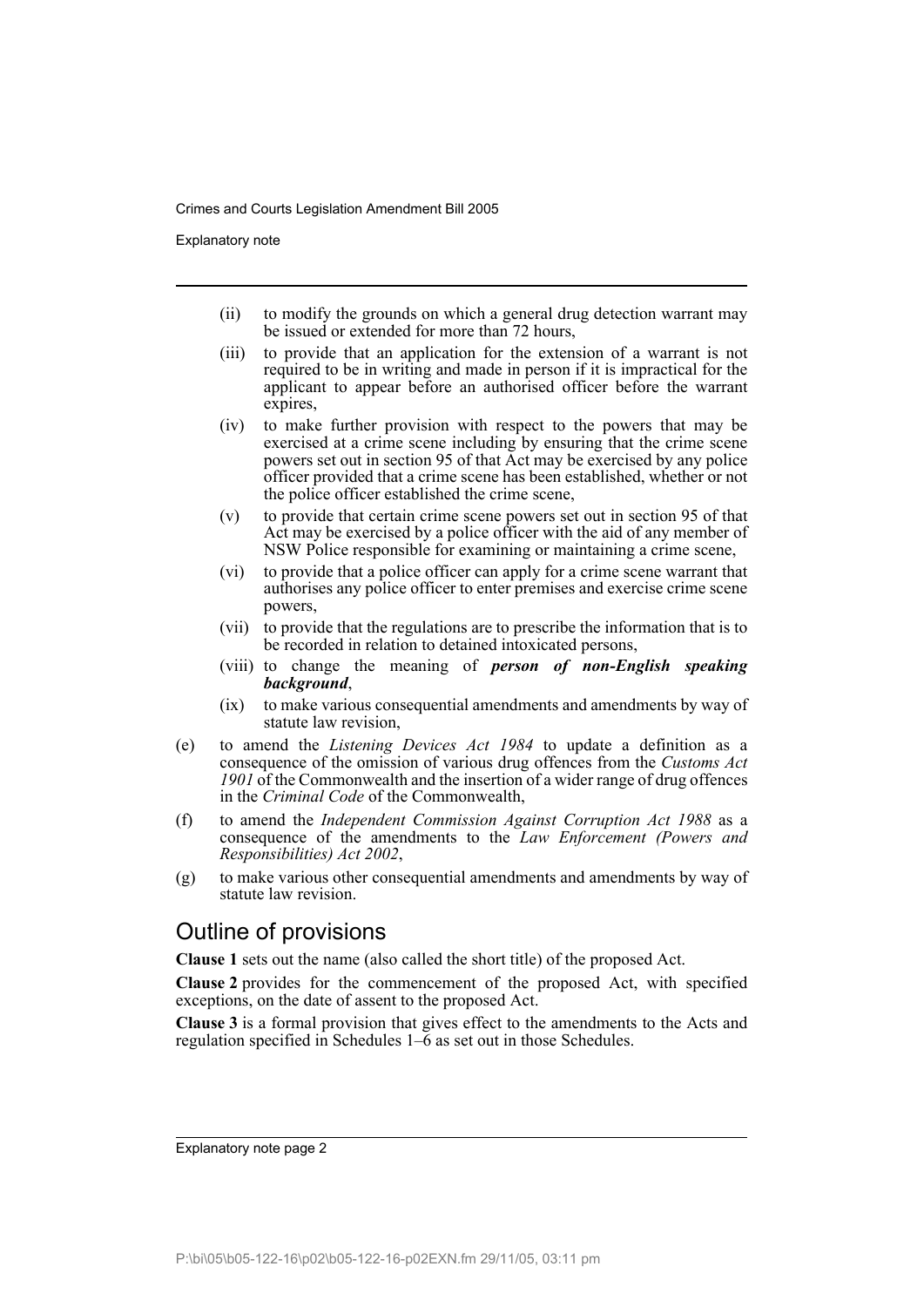Explanatory note

## **Schedule 1 Amendment of Bail Act 1978 No 161**

**Schedule 1 [1] and [2]** amend sections 8A and 9 of the *Bail Act 1978* as a consequence of the omission of various drug offences from the *Customs Act 1901* of the Commonwealth and the insertion of a wider range of drug offences in the *Criminal Code* of the Commonwealth. The sections amended provide for the application of the presumption against bail, or in favour of bail, to drug offences under the *Criminal Code* of the Commonwealth.

**Schedule 1 [3]** provides that section 8A of the *Bail Act 1978* continues to apply in respect of the various drug offences omitted from the *Customs Act 1901* of the Commonwealth and that those offences continue to be excluded from the operation of section 9 of the *Bail Act 1978*.

## **Schedule 2 Consequential amendment of Bail Regulation 1999**

**Schedule 2** amends a form as a consequence of the amendment in Schedule 1 [2].

## **Schedule 3 Amendment of Drug Court Act 1998 No 150**

**Schedule 3 [1]** amends section 18B of the *Drug Court Act 1998* to provide that the duty imposed by section 18B of that Act on a court (to consider whether a person should be referred to the Drug Court when sentencing a person to imprisonment or confirming a sentence of imprisonment on appeal) does not apply to an appeal court if the person whose sentence is confirmed in the appeal is already the subject of a compulsory drug treatment order as a consequence of a referral made to the Drug Court. However, the duty imposed by section 18B applies to an appeal court if the person whose sentence is confirmed by the appeal court is not already the subject of a compulsory drug treatment order.

**Schedule 3 [2]** amends section 18B of the *Drug Court Act 1998* to provide that a court's decision to refer or not refer a person to the Drug Court is not appealable.

**Schedule 3 [3]** allows savings and transitional regulations to be made as a consequence of the amendments.

### **Schedule 4 Amendment of Electronic Transactions Act 2000 No 8**

**Schedule 4** amends section 14I of the *Electronic Transactions Act 2000*, which authorises the conduct of hearings before an ECM court (a court in respect of which the use of an electronic case management system is authorised) by electronic communication under the CourtLink or other authorised system (subject to rules of court). The section is currently limited to hearings authorised or required to be

Explanatory note page 3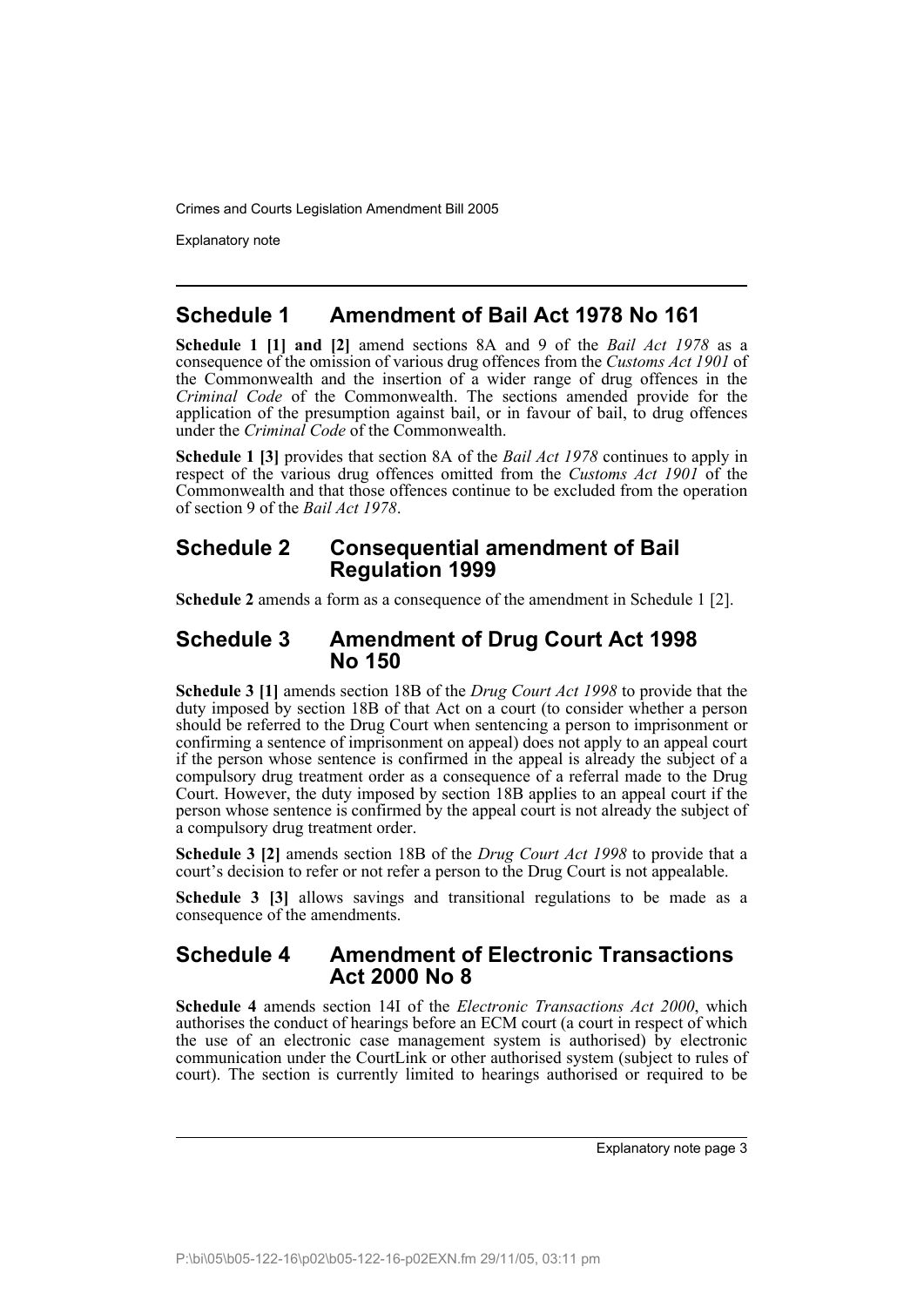Explanatory note

conducted in private. The amendment will extend the section to all ECM court hearings other than those conducted for the purpose of receiving oral evidence.

## **Schedule 5 Amendment of Law Enforcement (Powers and Responsibilities) Act 2002 No 103**

**Schedule 5 [4]** substitutes section 73 of the *Law Enforcement (Powers and Responsibilities) Act 2002* and inserts proposed section 73A into that Act so that it is clear that general drug detection warrants and domestic violence entry warrants are generally subject to the same conditions as search warrants in relation to expiry and extension. However, the test for the issue or extension of a general drug detection warrant for more than 72 hours is modified so that the authorised officer who issues the warrant must be satisfied that the purposes for which the warrant was issued cannot be satisfied within 72 hours (rather than being satisfied that the warrant cannot be executed within 72 hours). Proposed section 73A also provides that an application for the extension of a warrant need not be made in writing by application in person if it is impractical for the applicant to appear before an authorised officer before the warrant expires.

**Schedule 5 [2] and [3]** make amendments consequential on the amendments in Schedule 5 [4].

**Schedule 5 [5]** substitutes section 92 of the *Law Enforcement (Powers and Responsibilities) Act 2002* to ensure that the powers set out in section 95 (1) (a)–(f) (powers that may be exercised at a crime scene) may, in accordance with section 92, be exercised by any police officer provided that the police officer or another police officer has established a crime scene and the police officer suspects that it is necessary to exercise the power in order to preserve evidence. Section 92 also ensures that the other crime scene powers set out in section 95 may, in accordance with section 92, be exercised by any police officer provided that the police officer or another police officer has established a crime scene and applied for a crime scene warrant and the police officer suspects that it is necessary to immediately exercise the power in order to preserve evidence. Section 92 (5) provides that those other crime scene powers may be exercised by a police officer with the aid of any member of NSW Police responsible for examining or maintaining a crime scene.

**Schedule 5 [6]** substitutes section 94 of the *Law Enforcement (Powers and Responsibilities) Act 2002* to provide that a police officer can apply for a crime scene warrant that authorises any police officer to enter premises and exercise crime scene powers.

**Schedule 5 [8]** substitutes section 209 of the *Law Enforcement (Powers and Responsibilities) Act 2002* to provide that the regulations are to prescribe the information that is to be recorded in relation to detained intoxicated persons.

Explanatory note page 4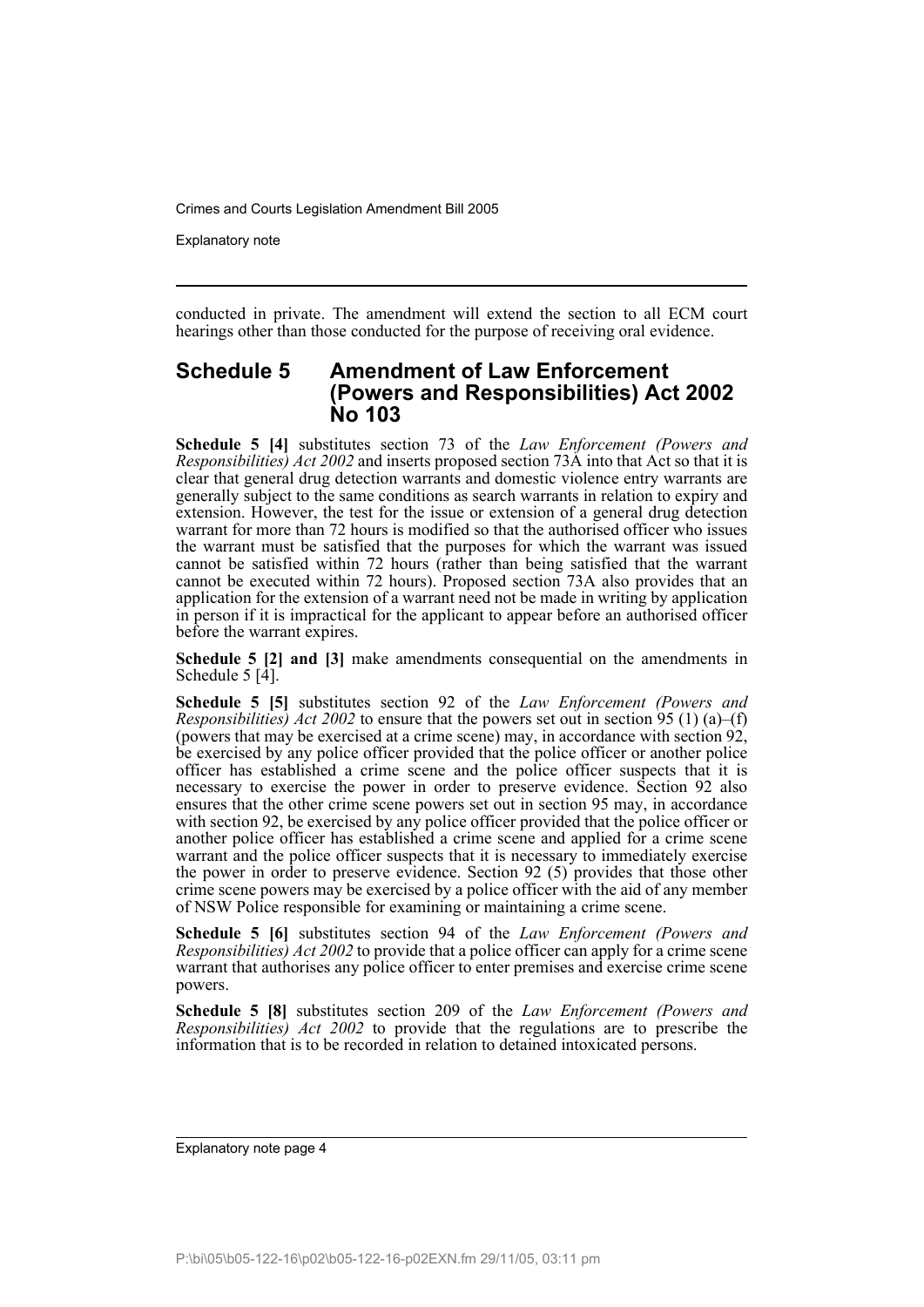Explanatory note

**Schedule 5 [1]** changes the meaning of *person of non-English speaking* **background** so that only persons who are born outside Australia can be considered to be of non-English speaking background for the purposes of the Act.

**Schedule 5 [7]** makes an amendment by way of statute law revision.

## **Schedule 6 Consequential amendment of Listening Devices Act 1984 No 69**

**Schedule 6 [1]** amends the definition of *serious narcotics offence* in the *Listening Devices Act 1984* as a consequence of the omission of various drug offences from the *Customs Act 1901* of the Commonwealth and the insertion of a wider range of drug offences in the *Criminal Code* of the Commonwealth.

**Schedule 6 [2]** provides that an offence punishable as provided by section 235 of the *Customs Act 1901* of the Commonwealth continues to be a serious narcotics offence for the purposes of the *Listening Devices Act 1984* despite the amendment of the definition of *serious narcotics offence*.

## **Schedule 7 Consequential amendment of Independent Commission Against Corruption Act 1988 No 35**

**Schedule 7** amends a reference in the *Independent Commission Against Corruption Act 1988* to certain provisions of the *Law Enforcement (Powers and Responsibilities) Act 2002* as a consequence of the amendments in Schedule 5 [4].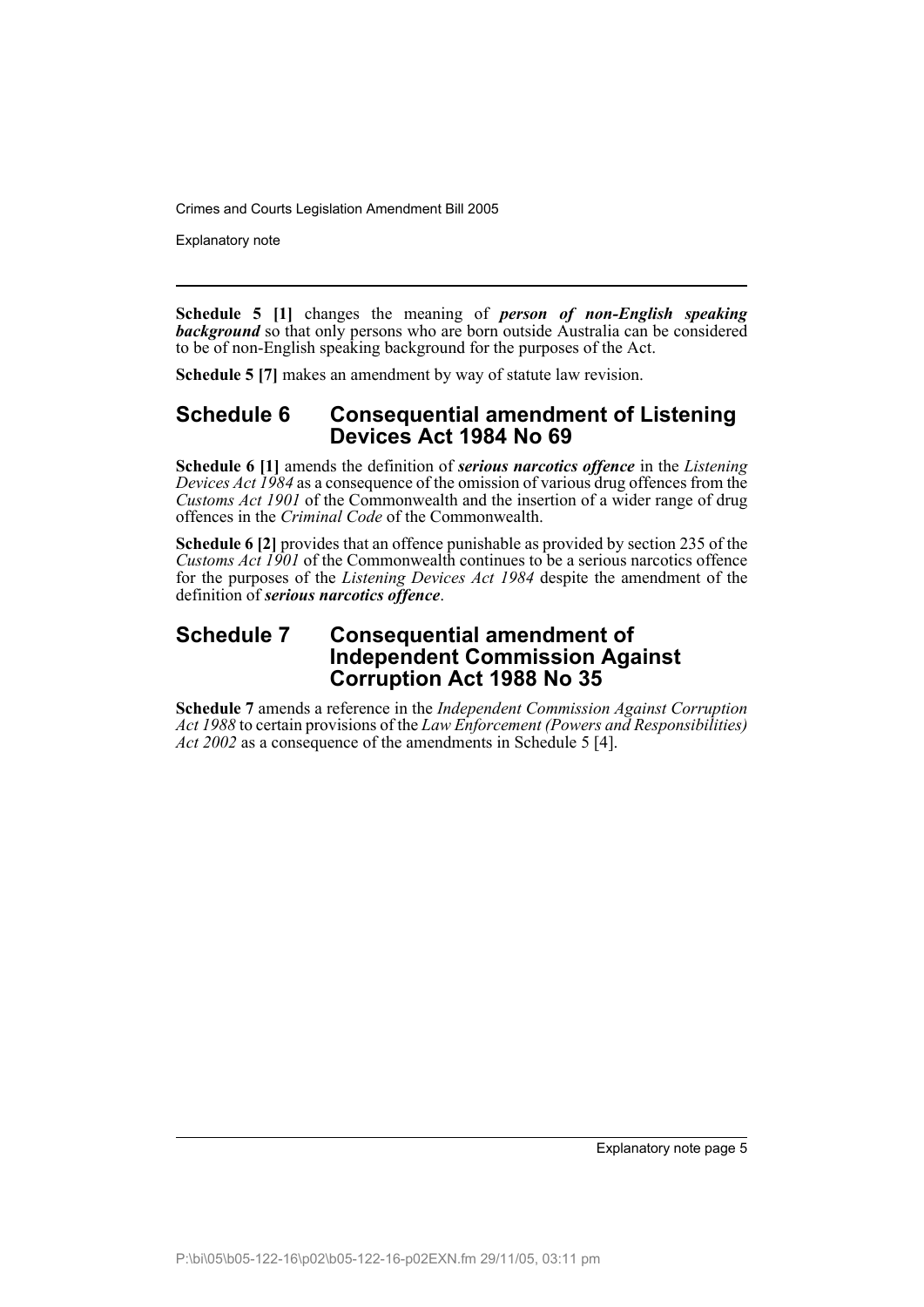Explanatory note

Explanatory note page 6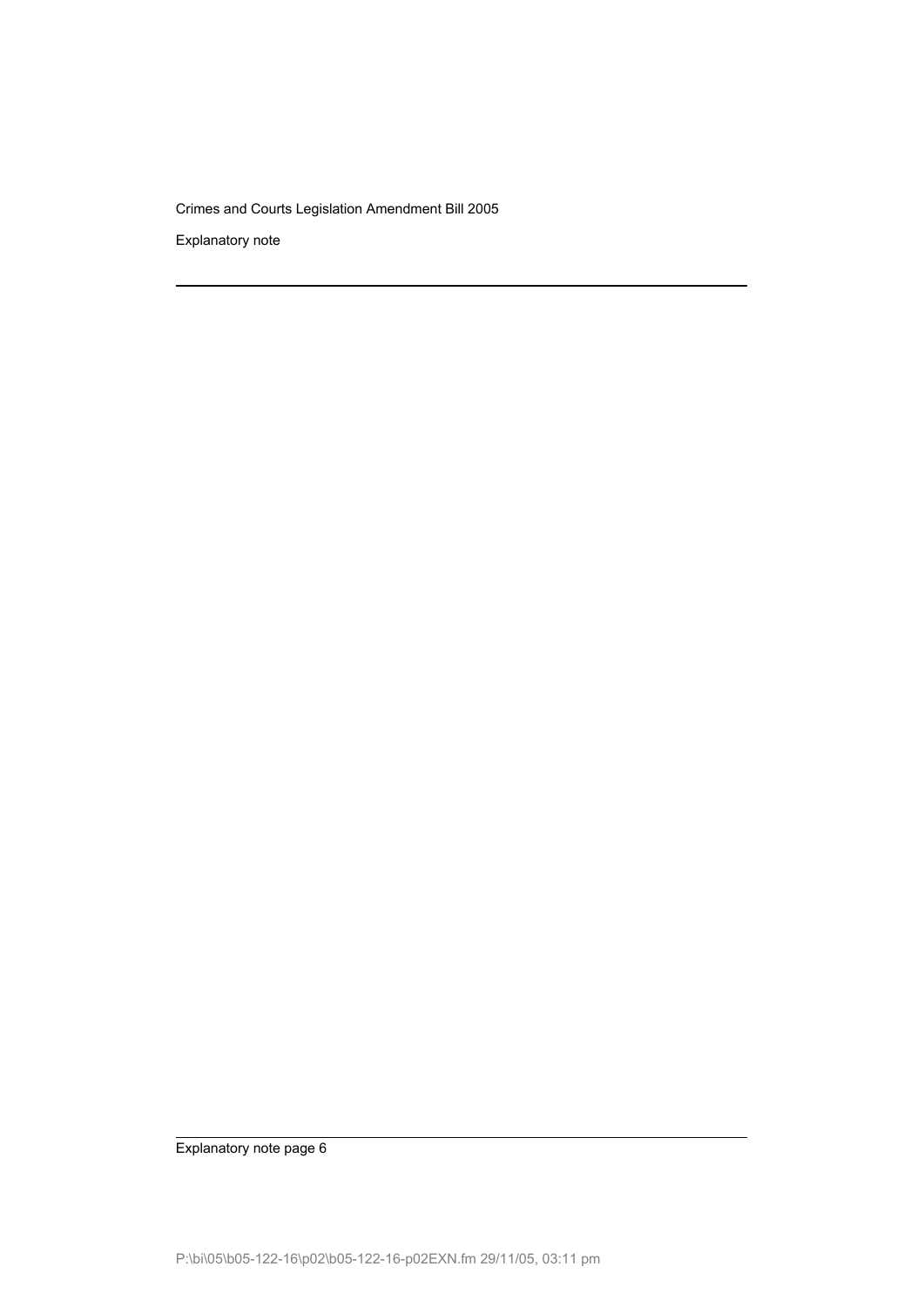First print



New South Wales

# **Crimes and Courts Legislation Amendment Bill 2005**

# **Contents**

|            |                                                                                        | Page |
|------------|----------------------------------------------------------------------------------------|------|
| 1          | Name of Act                                                                            | 2    |
| 2          | Commencement                                                                           | 2    |
| 3          | Amendment of Acts and regulation                                                       | 2    |
| Schedule 1 | Amendment of Bail Act 1978 No 161                                                      | 3    |
| Schedule 2 | Consequential amendment of Bail Regulation 1999                                        | 5    |
| Schedule 3 | Amendment of Drug Court Act 1998 No 150                                                | 6    |
| Schedule 4 | Amendment of Electronic Transactions Act 2000 No 8                                     | 7    |
| Schedule 5 | Amendment of Law Enforcement (Powers and<br>Responsibilities) Act 2002 No 103          | 8    |
| Schedule 6 | Consequential amendment of Listening Devices Act<br>1984 No 69                         | 13   |
| Schedule 7 | Consequential amendment of Independent Commission<br>Against Corruption Act 1988 No 35 | 14   |

b05-122-16.p02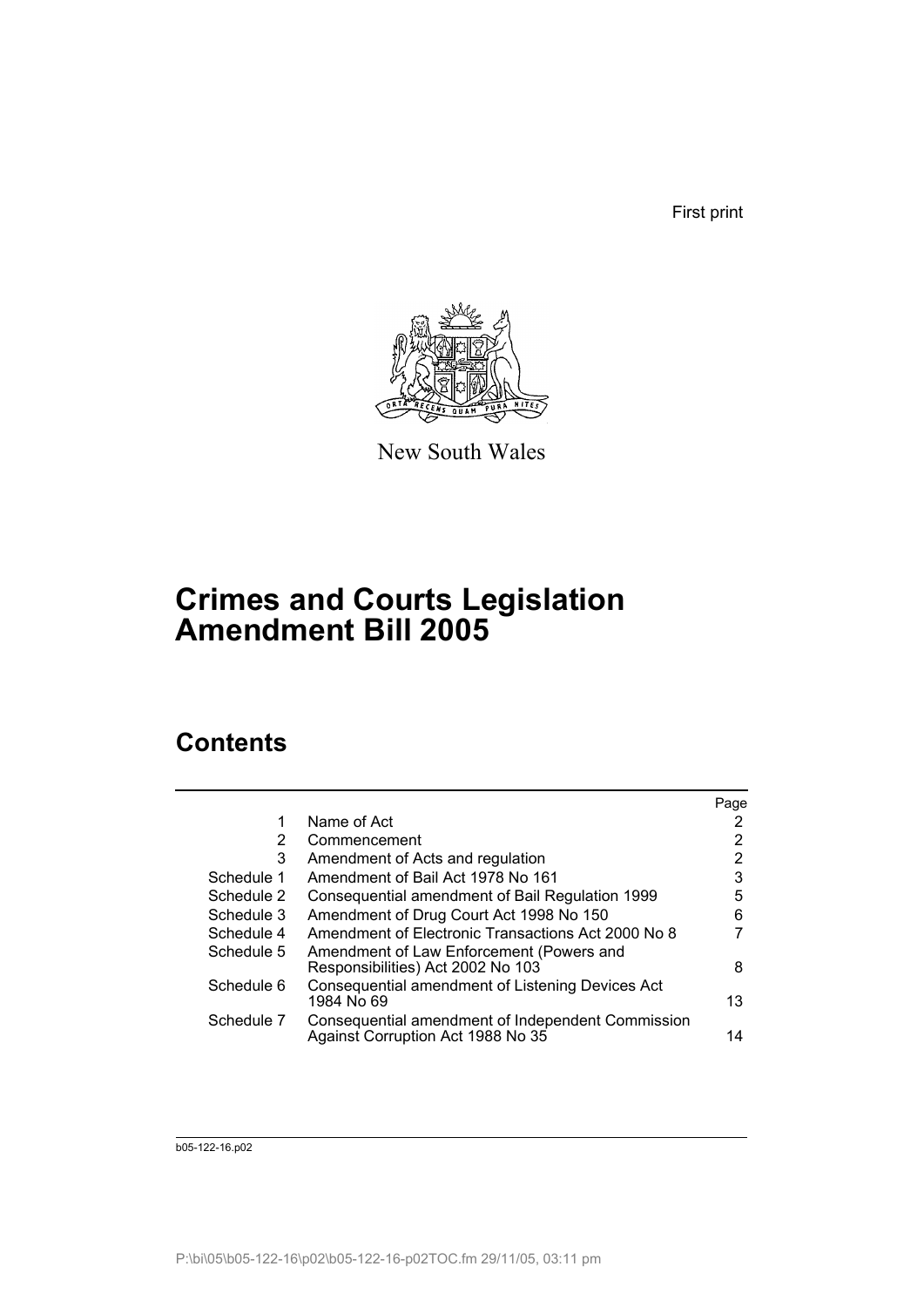Contents

Page

Contents page 2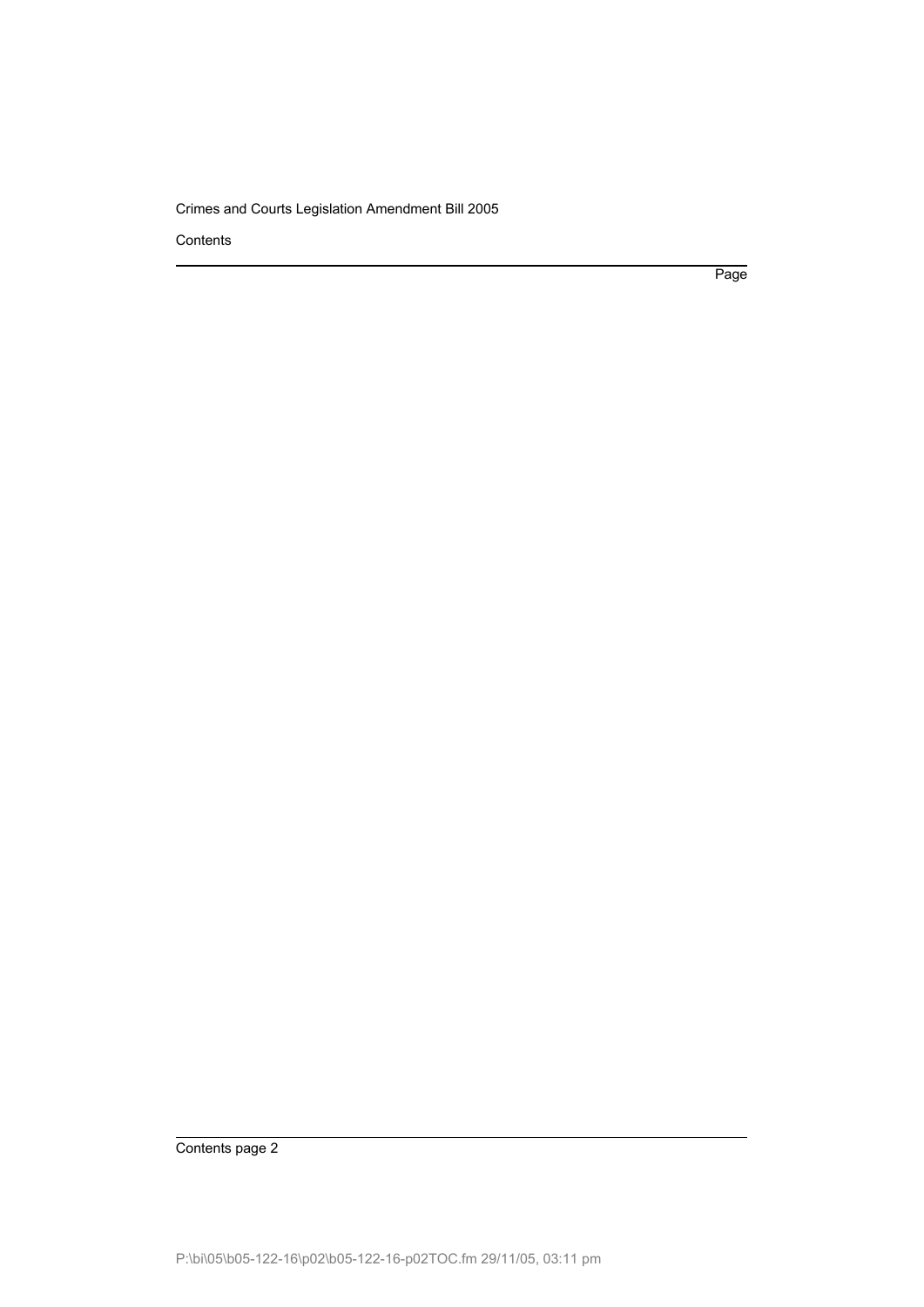

New South Wales

# **Crimes and Courts Legislation Amendment Bill 2005**

No , 2005

## **A Bill for**

An Act to make miscellaneous amendments relating to bail, courts and law enforcement; and for other purposes.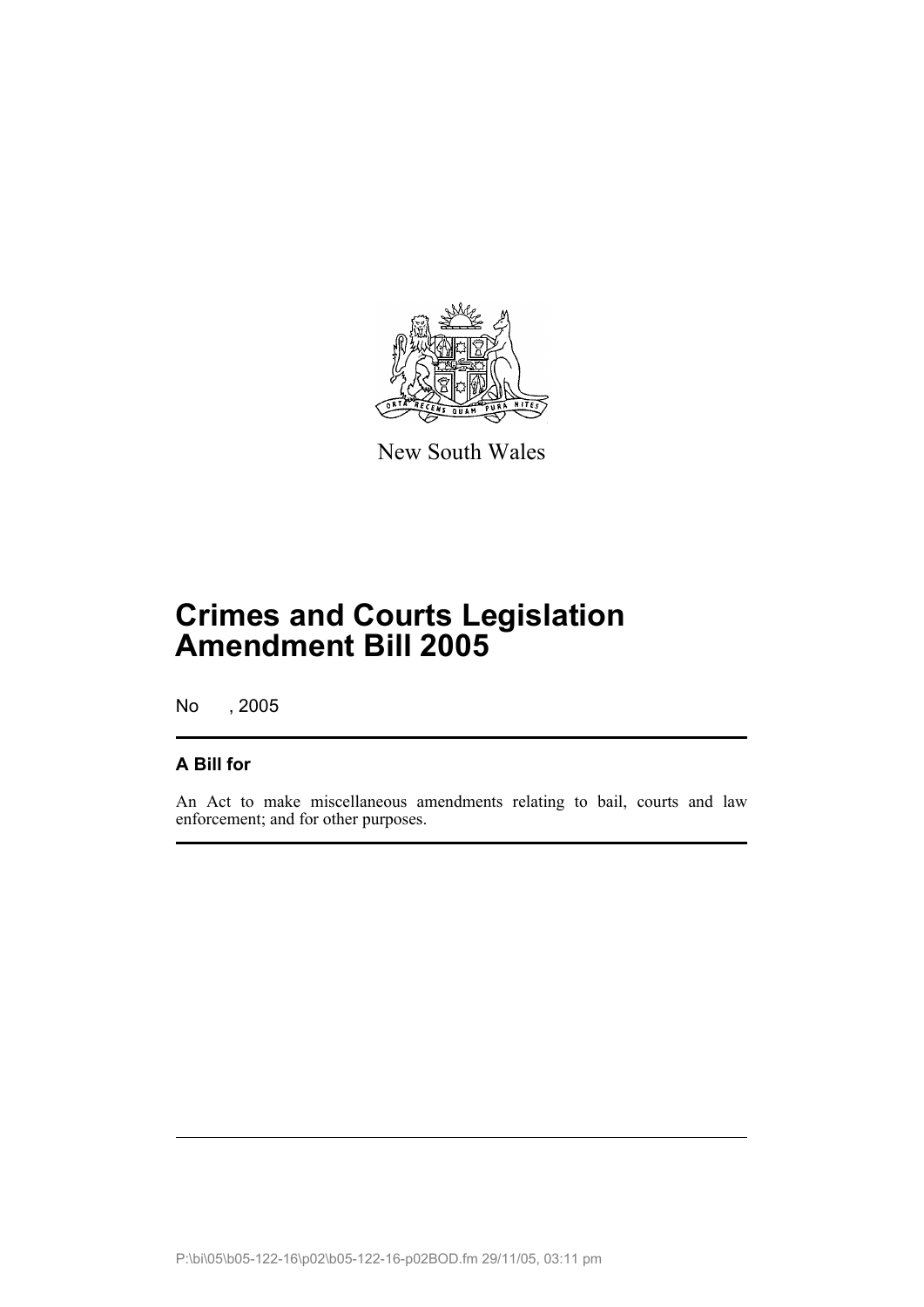<span id="page-9-2"></span><span id="page-9-1"></span><span id="page-9-0"></span>

| 1<br>The Legislature of New South Wales enacts: |             |                                                                                                                                                             |                     |  |  |
|-------------------------------------------------|-------------|-------------------------------------------------------------------------------------------------------------------------------------------------------------|---------------------|--|--|
| 1                                               | Name of Act |                                                                                                                                                             |                     |  |  |
|                                                 |             | This Act is the Crimes and Courts Legislation Amendment Act 2005.                                                                                           | 3                   |  |  |
| $\overline{2}$                                  |             | <b>Commencement</b>                                                                                                                                         | $\overline{4}$      |  |  |
|                                                 | (1)         | This Act commences on the date of assent to this Act, except as<br>provided by this section.                                                                | 5<br>6              |  |  |
|                                                 | (2)         | Schedules 1, 2 and 6 commence on the date of assent to this Act or 6<br>December 2005, whichever is the later.                                              | $\overline{7}$<br>8 |  |  |
|                                                 | (3)         | Schedule 3 commences on the date of assent to this Act or the<br>commencement of section 18B of the <i>Drug Court Act 1998</i> , whichever<br>is the later. | 9<br>10<br>11       |  |  |
|                                                 | (4)         | Schedules $5 \lceil 1 \rceil - 7 \rceil$ and 7 commence on the date of assent to this Act or<br>1 December 2005, whichever is the later.                    | 12<br>13            |  |  |
|                                                 | (5)         | Schedule 5 [8] commences on a day to be appointed by proclamation.                                                                                          | 14                  |  |  |
| 3                                               |             | <b>Amendment of Acts and regulation</b>                                                                                                                     | 15                  |  |  |
|                                                 |             | The Acts and regulation specified in Schedules 1–7 are amended as set<br>out in those Schedules.                                                            | 16<br>17            |  |  |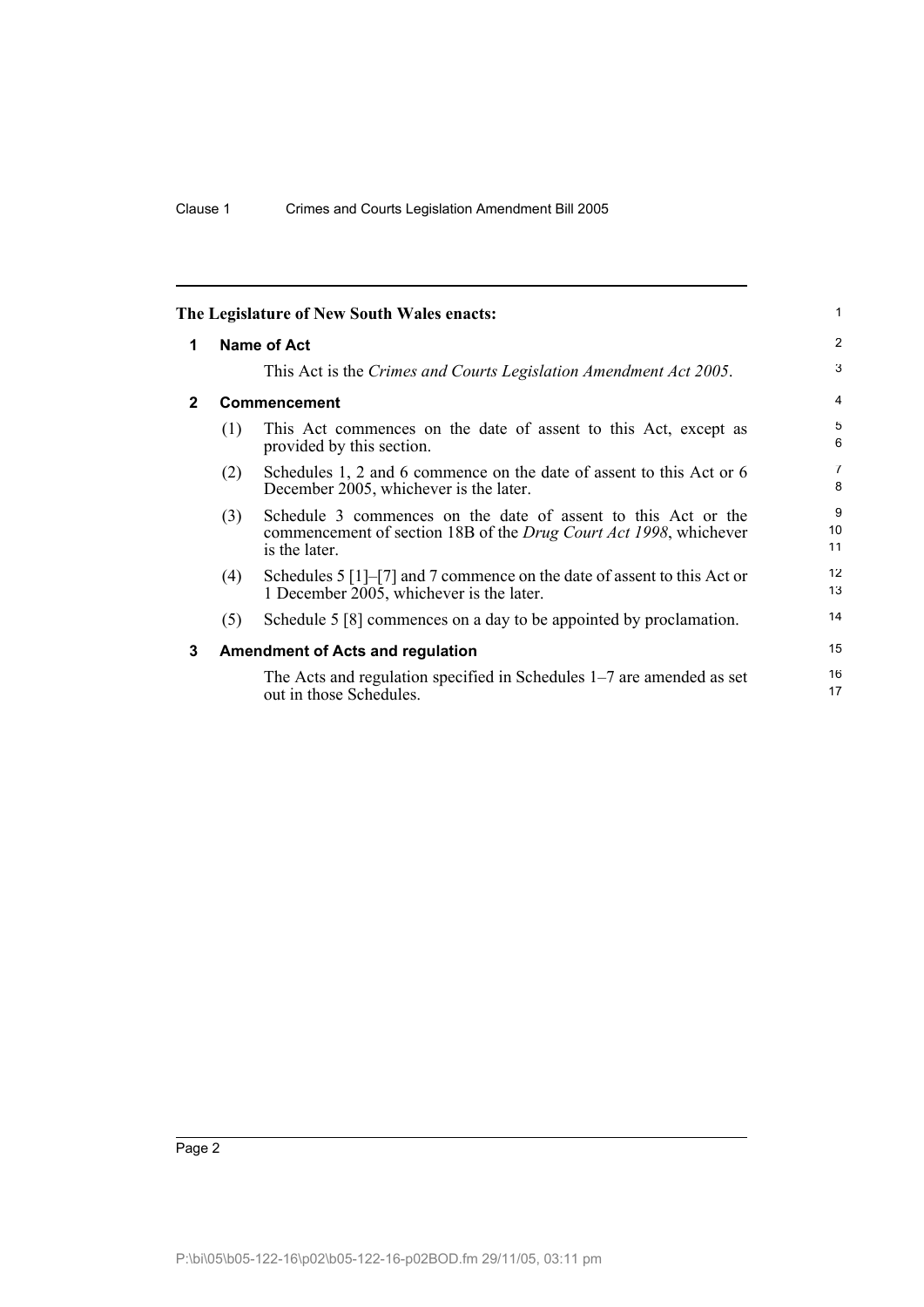Amendment of Bail Act 1978 No 161 Schedule 1

## <span id="page-10-0"></span>**Schedule 1 Amendment of Bail Act 1978 No 161**

(Section 3)

1

#### **[1] Section 8A Presumption against bail for certain offences**

Omit section 8A (1) (b). Insert instead:

- (b) to an offence under section 302.2, 303.4, 304.1, 305.3, 307.1, 307.5 or 307.8 of the *Criminal Code* of the Commonwealth, or an offence under Division 11 of Part 2.4 of the *Criminal Code* of the Commonwealth where that offence relates to any of the specified sections, and
- (b1) to an offence under section 302.3, 302.4, 303.5, 303.6, 304.2, 304.3, 305.4, 305.5, 306.2, 306.3, 306.4, 307.2, 307.3, 307.6, 307.9, 307.11, 307.12, 307.13, 309.2, 309.3, 309.4, 309.7, 309.8, 309.10, 309.11, 309.12, 309.13, 309.14 or 309.15 of the *Criminal Code* of the Commonwealth, or an offence under Division 11 of Part 2.4 of the *Criminal Code* of the Commonwealth where that offence relates to any of the specified sections, but only if the goods or substances concerned are alleged to be of a nature and quantity required for an offence referred to in paragraph  $(a)$ , and

#### **[2] Section 9 Presumption in favour of bail for certain offences**

Omit section 9 (1) (e). Insert instead:

(e) offences under section 302.3, 302.4, 303.5, 303.6, 304.2, 304.3, 305.4, 305.5, 306.2, 306.3, 306.4, 307.2, 307.3, 307.6, 307.9, 307.11, 307.12, 307.13, 309.2, 309.3, 309.4, 309.7, 309.8, 309.10, 309.11, 309.12, 309.13, 309.14 or 309.15 of the *Criminal Code* of the Commonwealth, or an offence under Division 11 of Part 2.4 of the *Criminal Code* of the Commonwealth where that offence relates to any of the specified sections, but only if the goods or substances concerned are alleged to be of a nature and quantity required for an offence referred to in paragraph (d),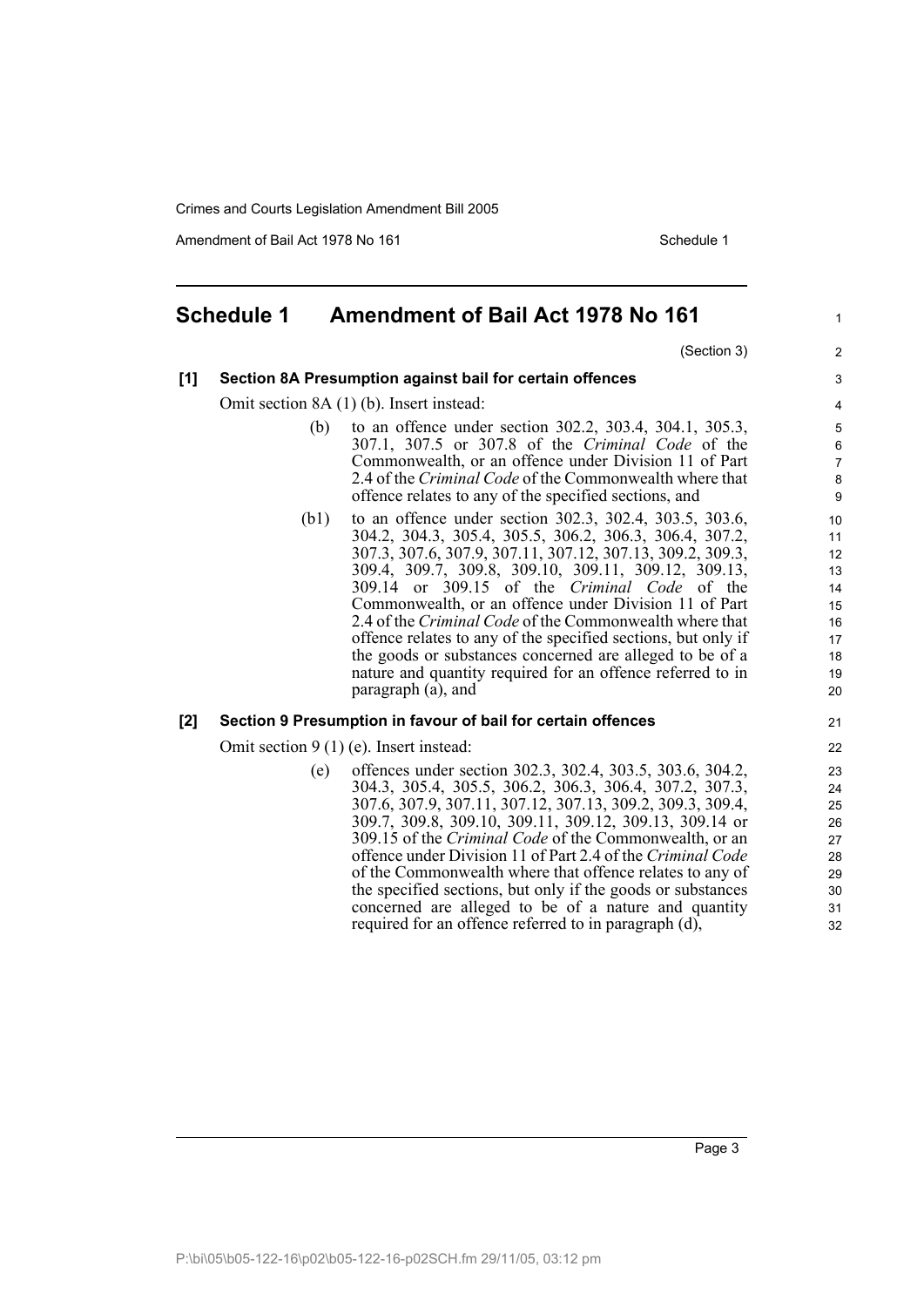Schedule 1 Amendment of Bail Act 1978 No 161

#### **[3] Schedule 1 Savings and transitional provisions**

Insert after Part 14:

### **Part 15 Crimes and Courts Legislation Amendment Act 2005**

#### **32 Application of amendments**

(1) Section 8A, as in force immediately before the commencement of Schedule 1 to the *Crimes and Courts Legislation Amendment Act 2005*, continues to apply in respect of offences under the *Customs Act 1901* of the Commonwealth to which that section applied immediately before the commencement of Schedule 1 to the *Crimes and Courts Legislation Amendment Act 2005*.

1 2

3 4

(2) Offences under the *Customs Act 1901* of the Commonwealth excluded from the operation of section 9 immediately before the commencement of Schedule 1 to the *Crimes and Courts Legislation Amendment Act 2005* continue to be excluded from the operation of that section despite those amendments.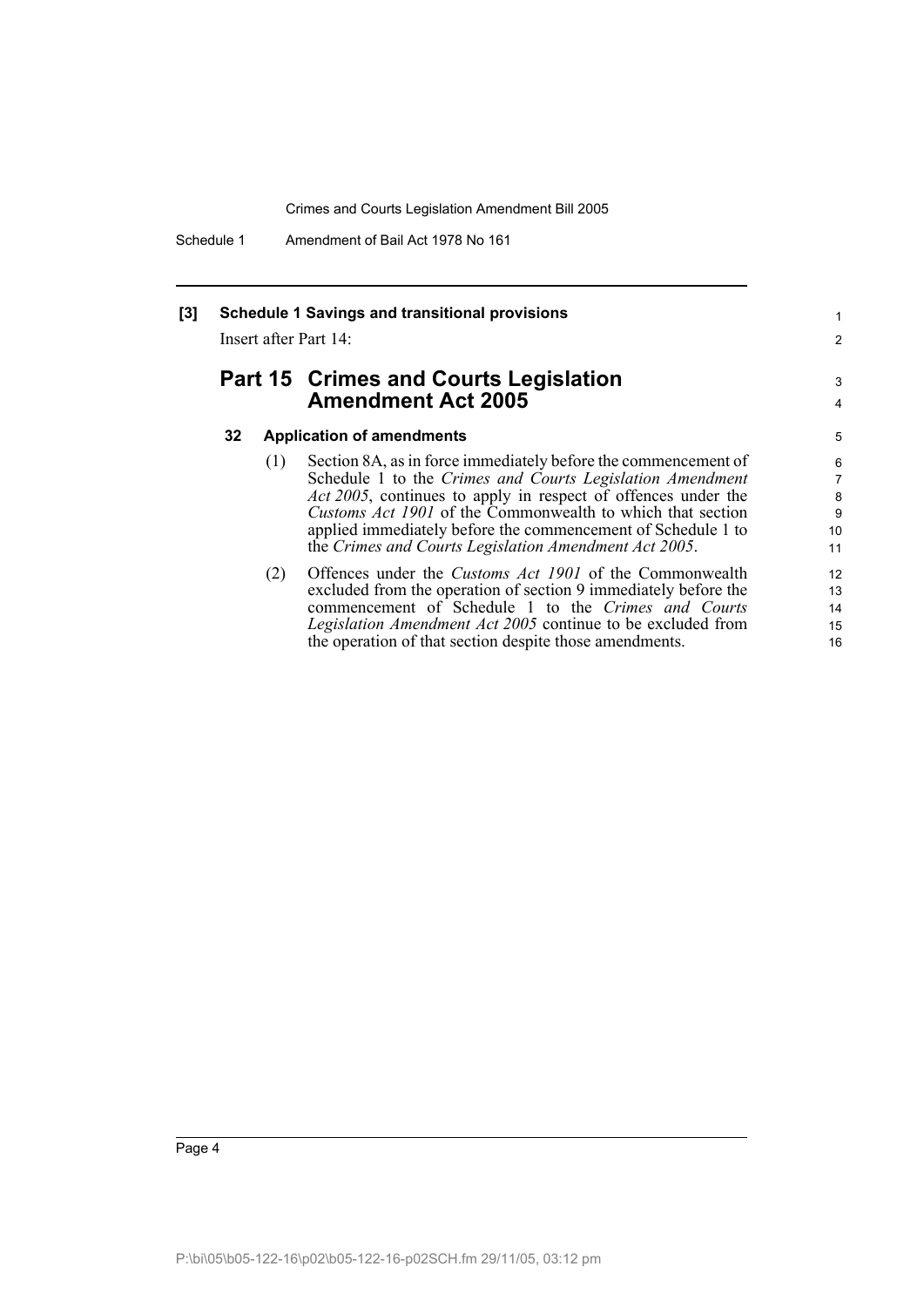Consequential amendment of Bail Regulation 1999 Schedule 2

<span id="page-12-0"></span>**Schedule 2 Consequential amendment of Bail Regulation 1999**

(Section 3)

1 2

#### **Schedule 1 Forms**

Omit clause 1 (b) (xii) from Form 2. Insert instead:

(xii) an offence under section 302.3, 302.4, 303.5, 303.6, 304.2, 304.3, 305.4, 305.5, 306.2, 306.3, 306.4, 307.2, 307.3, 307.6, 307.9, 307.11, 307.12, 307.13, 309.2, 309.3, 309.4, 309.7, 309.8, 309.10, 309.11, 309.12, 309.13, 309.14 or 309.15 of the *Criminal Code* of the Commonwealth (being serious drug offences), or an offence under Division 11 of Part 2.4 of the *Criminal Code* of the Commonwealth where that offence relates to any of the specified sections, but only if the goods or substances concerned are alleged to be of a nature and quantity required for an offence referred to in paragraph  $(ix)$  or  $(x)$  above,

> **Note.** In addition, offences excluded from the operation of section 9 of the *Bail Act 1978* immediately before the commencement of Schedule 1 to the *Crimes and Courts Legislation Amendment Act 2005* (that is, an offence under section 231 (1), 233A or 233B of the *Customs Act 1901* of the Commonwealth, or an offence under Division 11 of Part 2.4 of the *Criminal Code* of the Commonwealth where that offence relates to section 233B of the *Customs Act 1901*) continue to be excluded from the operation of that section despite those amendments.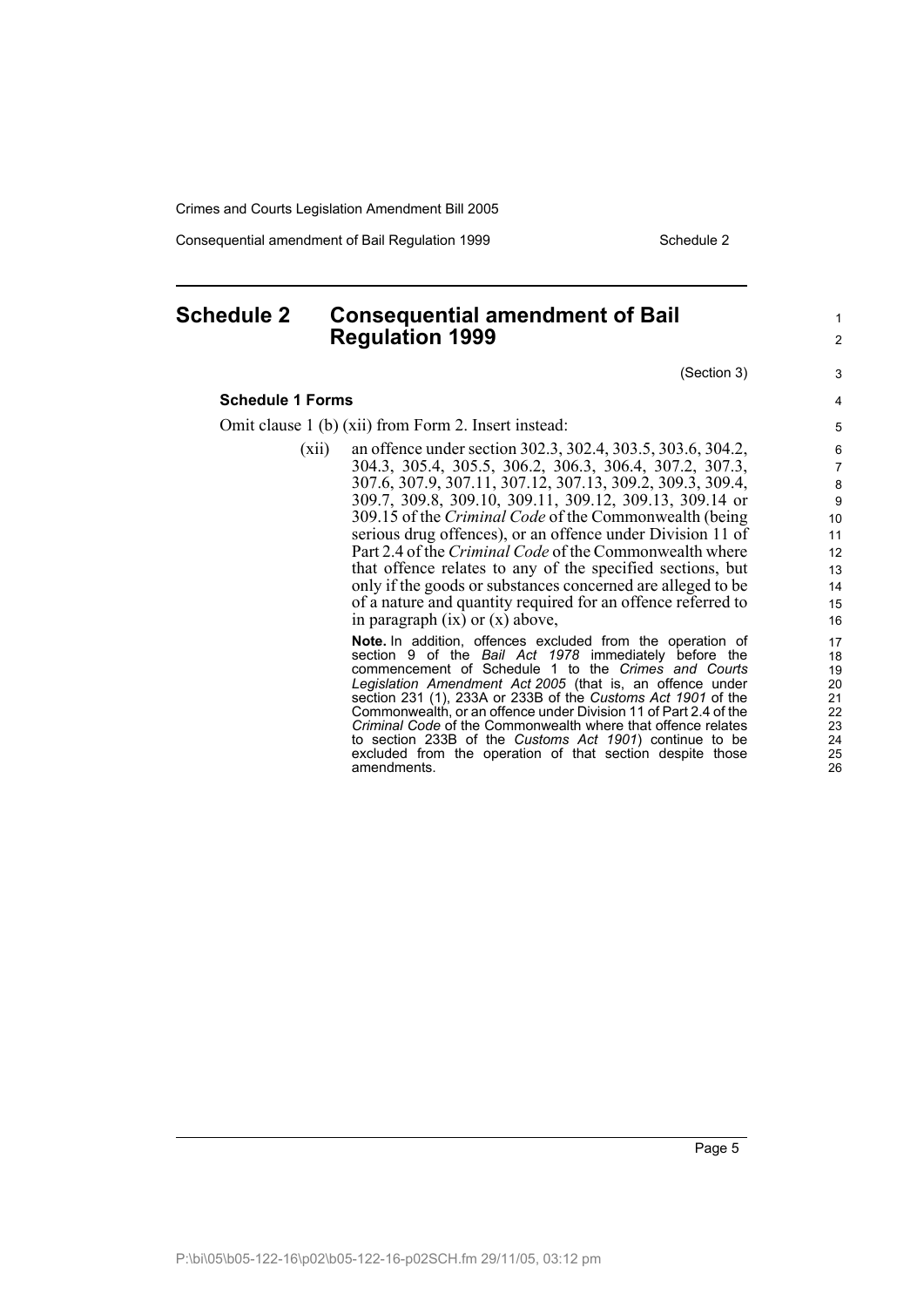Schedule 3 Amendment of Drug Court Act 1998 No 150

## <span id="page-13-0"></span>**Schedule 3 Amendment of Drug Court Act 1998 No 150**

(Section 3)

1  $\mathfrak{p}$ 

29 30 31

| [1] | Section 18B Courts to refer eligible convicted offenders to Drug Court<br>(as inserted by the Compulsory Drug Treatment Correctional Centre Act)<br>2004 No 42) |
|-----|-----------------------------------------------------------------------------------------------------------------------------------------------------------------|
|     |                                                                                                                                                                 |

Insert after section 18B (2):

- (2A) The duty imposed on a court by this section does not apply to a court on determining an appeal (an *appeal court*) if the person whose sentence is confirmed in the appeal is already the subject of a compulsory drug treatment order as a consequence of a referral made to the Drug Court by the court that imposed the sentence confirmed by the appeal court.
- (2B) However, if the person whose sentence is confirmed by the appeal court is not already the subject of a compulsory drug treatment order, the duty imposed by this section applies to the appeal court, whether or not the court that imposed the sentence confirmed by the appeal court referred the person to the Drug Court under this section.

#### **[2] Section 18B (5) and (6)**

Insert after section 18B (4):

- (5) No appeal lies against a court's decision to refer or not to refer a person to the Drug Court for a determination as to whether the person should be the subject of a compulsory drug treatment order.
- (6) For the purposes of this section, an *appeal* includes an application for annulment of sentence in so far as it relates to a decision referred to in subsection (5).

#### **[3] Schedule 2 Savings, transitional and other provisions**

Insert at the end of clause 1 (1):

*Crimes and Courts Legislation Amendment Act 2005*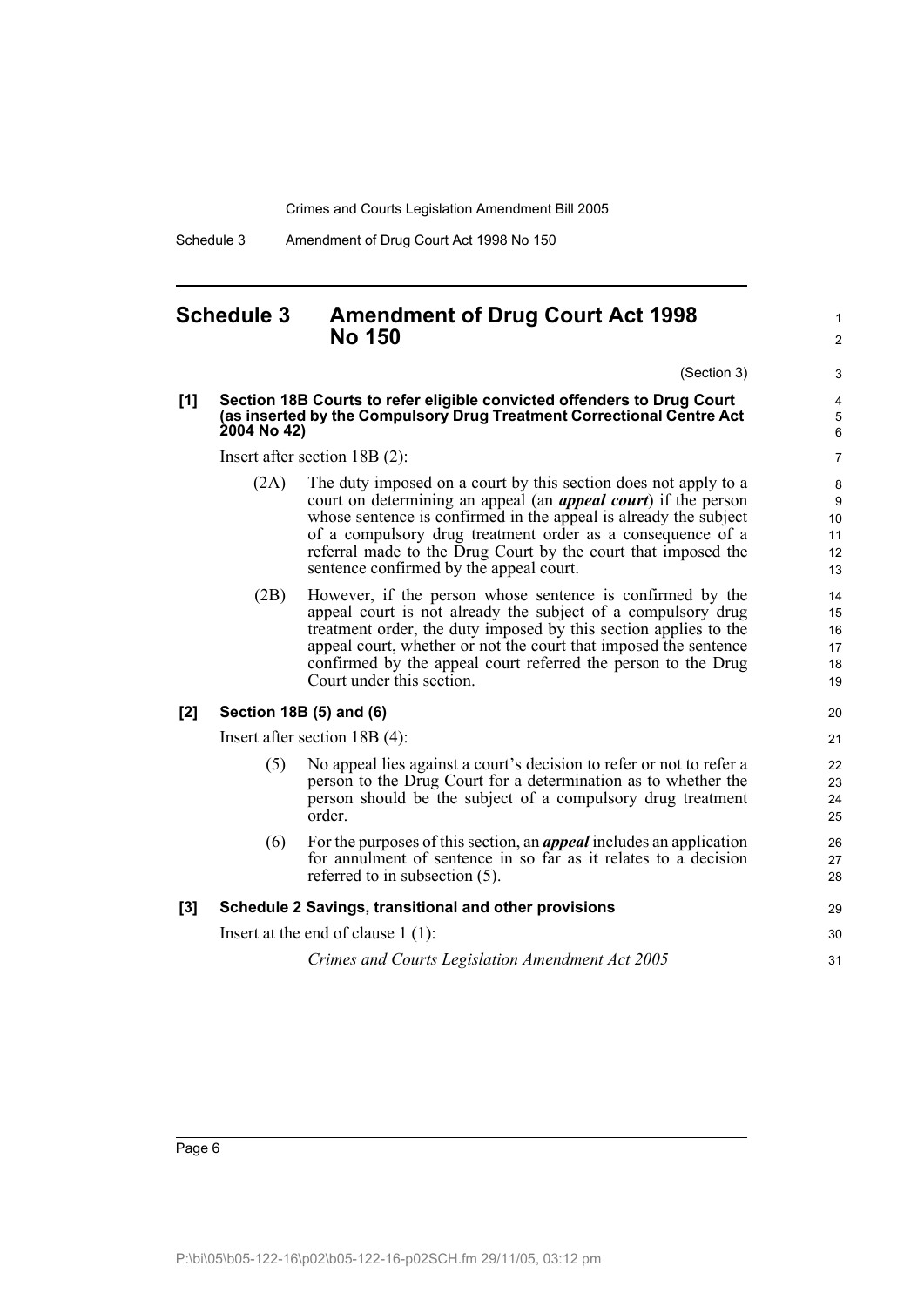Amendment of Electronic Transactions Act 2000 No 8 Schedule 4

#### <span id="page-14-0"></span>**Schedule 4 Amendment of Electronic Transactions Act 2000 No 8** (Section 3) **Section 14I Use of ECM system for the conduct of certain hearings** Omit section 14I (1). Insert instead: (1) This section applies to any hearing of proceedings before an ECM court, other than a hearing conducted for the purpose of receiving oral evidence. 1 2 3 4 5 6 7 8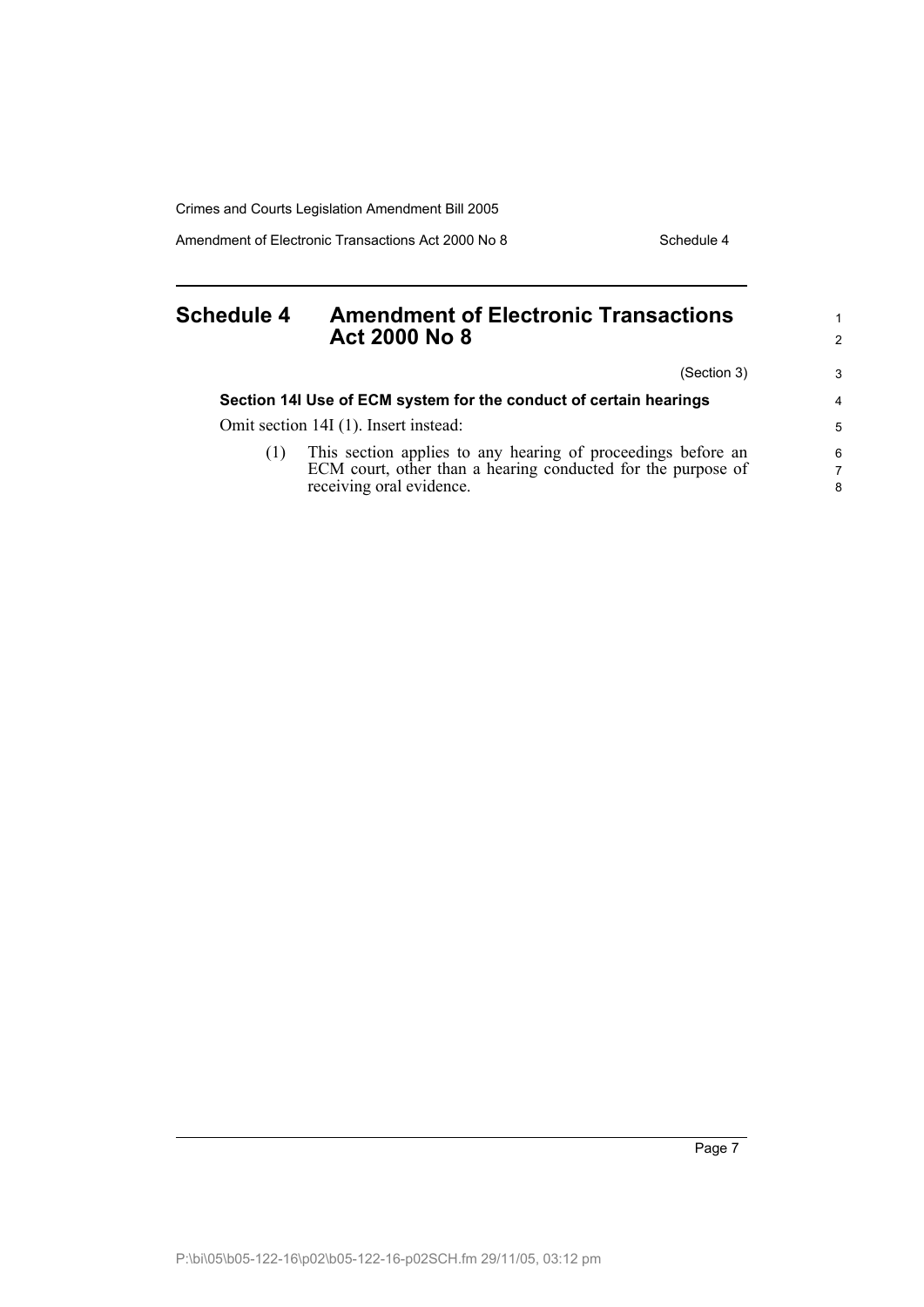Schedule 5 Amendment of Law Enforcement (Powers and Responsibilities) Act 2002 No 103

## <span id="page-15-0"></span>**Schedule 5 Amendment of Law Enforcement (Powers and Responsibilities) Act 2002 No 103**

(Section 3)

1 2 3

4

| [1] | <b>Section 3 Interpretation</b>                                                                  |                                                                                                                                                           |                                                                                            |                                                                                                                                                                                               | 5                    |  |  |
|-----|--------------------------------------------------------------------------------------------------|-----------------------------------------------------------------------------------------------------------------------------------------------------------|--------------------------------------------------------------------------------------------|-----------------------------------------------------------------------------------------------------------------------------------------------------------------------------------------------|----------------------|--|--|
|     | Omit the definition of <i>person of non-English speaking background</i> from<br>section $3(1)$ . |                                                                                                                                                           |                                                                                            |                                                                                                                                                                                               |                      |  |  |
|     | Insert instead:                                                                                  |                                                                                                                                                           |                                                                                            |                                                                                                                                                                                               |                      |  |  |
|     |                                                                                                  | <i>person of non-English speaking background</i> means a person<br>who is born in a country outside Australia and whose first<br>language is not English. |                                                                                            |                                                                                                                                                                                               |                      |  |  |
| [2] |                                                                                                  |                                                                                                                                                           |                                                                                            | <b>Section 46 Definitions</b>                                                                                                                                                                 | 12                   |  |  |
|     |                                                                                                  |                                                                                                                                                           |                                                                                            | Omit the definition of <i>telephone warrant</i> from section 46 (1).                                                                                                                          | 13                   |  |  |
|     |                                                                                                  |                                                                                                                                                           |                                                                                            | Insert instead in alphabetical order:                                                                                                                                                         | 14                   |  |  |
|     | <i>telephone crime scene warrant</i> means a crime scene warrant that<br>is a telephone warrant. |                                                                                                                                                           |                                                                                            |                                                                                                                                                                                               |                      |  |  |
|     | <i>telephone warrant</i> means a warrant applied for by telephone as<br>provided by section 61.  |                                                                                                                                                           |                                                                                            |                                                                                                                                                                                               |                      |  |  |
| [3] |                                                                                                  |                                                                                                                                                           |                                                                                            | <b>Section 59 Application of Division</b>                                                                                                                                                     | 19                   |  |  |
|     |                                                                                                  |                                                                                                                                                           |                                                                                            | Omit "73 (6) (d)" wherever occurring from section 59 (2) and (3).                                                                                                                             | 20                   |  |  |
|     |                                                                                                  |                                                                                                                                                           |                                                                                            | Insert instead "73A $(6)$ $(e)$ ".                                                                                                                                                            | 21                   |  |  |
| [4] |                                                                                                  |                                                                                                                                                           | Sections 73 and 73A                                                                        |                                                                                                                                                                                               | 22                   |  |  |
|     | Omit section 73 (as amended by the Crimes Legislation Further Amendment<br>Act 2003 No 85).      |                                                                                                                                                           |                                                                                            |                                                                                                                                                                                               |                      |  |  |
|     | Insert instead:                                                                                  |                                                                                                                                                           |                                                                                            |                                                                                                                                                                                               |                      |  |  |
|     | 73                                                                                               |                                                                                                                                                           |                                                                                            | <b>Expiry of warrant</b>                                                                                                                                                                      | 26                   |  |  |
|     |                                                                                                  | (1)                                                                                                                                                       | A warrant ceases to have effect, unless it is sooner withdrawn or<br>extended, as follows: | 27<br>28                                                                                                                                                                                      |                      |  |  |
|     |                                                                                                  |                                                                                                                                                           | (a)                                                                                        | in the case of any warrant (other than a telephone warrant<br>or crime scene warrant)—when it has been executed, or at<br>the time specified in it for its expiry, whichever first<br>occurs, | 29<br>30<br>31<br>32 |  |  |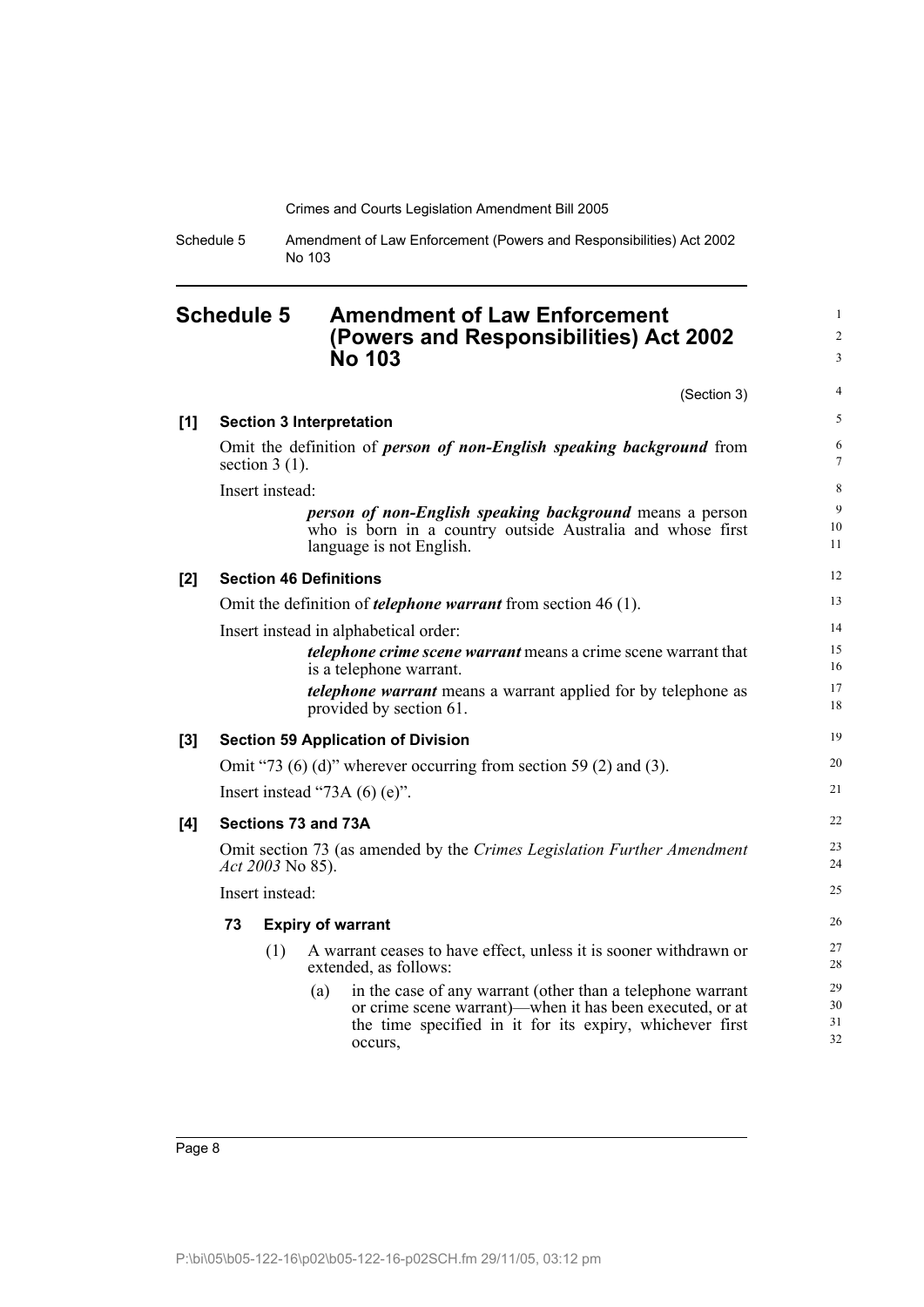Amendment of Law Enforcement (Powers and Responsibilities) Act 2002 No 103 Schedule 5

- (b) in the case of a telephone warrant (other than a telephone crime scene warrant)—when it has been executed, or at the expiry of 24 hours after the time of its issue, whichever first occurs.
- (c) in the case of a crime scene warrant (other than a telephone crime scene warrant)—at the time specified in it for its expiry,
- (d) in the case of a telephone crime scene warrant—at the expiry of 24 hours after the time of its issue.
- (2) An authorised officer who issues a warrant (other than a telephone warrant) must specify in the warrant the time when the warrant is to expire.
- (3) The time so specified is to be 72 hours after the issue of the warrant or, if the issue of the warrant for a period exceeding 72 hours is permitted by this section, at any time within a further period not exceeding 72 hours.
- (4) The issue of a warrant for a period exceeding 72 hours is permitted by this section if:
	- (a) in the case of a warrant issued under Division 2 of Part 11—the authorised officer is satisfied that the purpose for which the warrant was issued cannot be satisfied within 72 hours, or
	- (b) in any other case—the authorised officer is satisfied that the warrant cannot be executed within 72 hours.
- (5) If no time of expiry is specified in a warrant (other than a telephone warrant), the warrant expires 72 hours after its issue.

#### **73A Extension of warrant**

- (1) A warrant (other than a telephone warrant) that expires 72 hours after its issue may be extended by the authorised officer who issued the warrant:
	- (a) in the case of a warrant issued under Division 2 of Part 11—if the authorised officer is satisfied that the purpose for which the warrant was issued cannot be satisfied within 72 hours, and
	- (b) in any other case—if the authorised officer is satisfied that the warrant cannot be executed within 72 hours.
- (2) A telephone crime scene warrant may be extended, for up to 60 hours at a time, by the authorised officer who issued the warrant.
- (3) Any other telephone warrant may not be extended.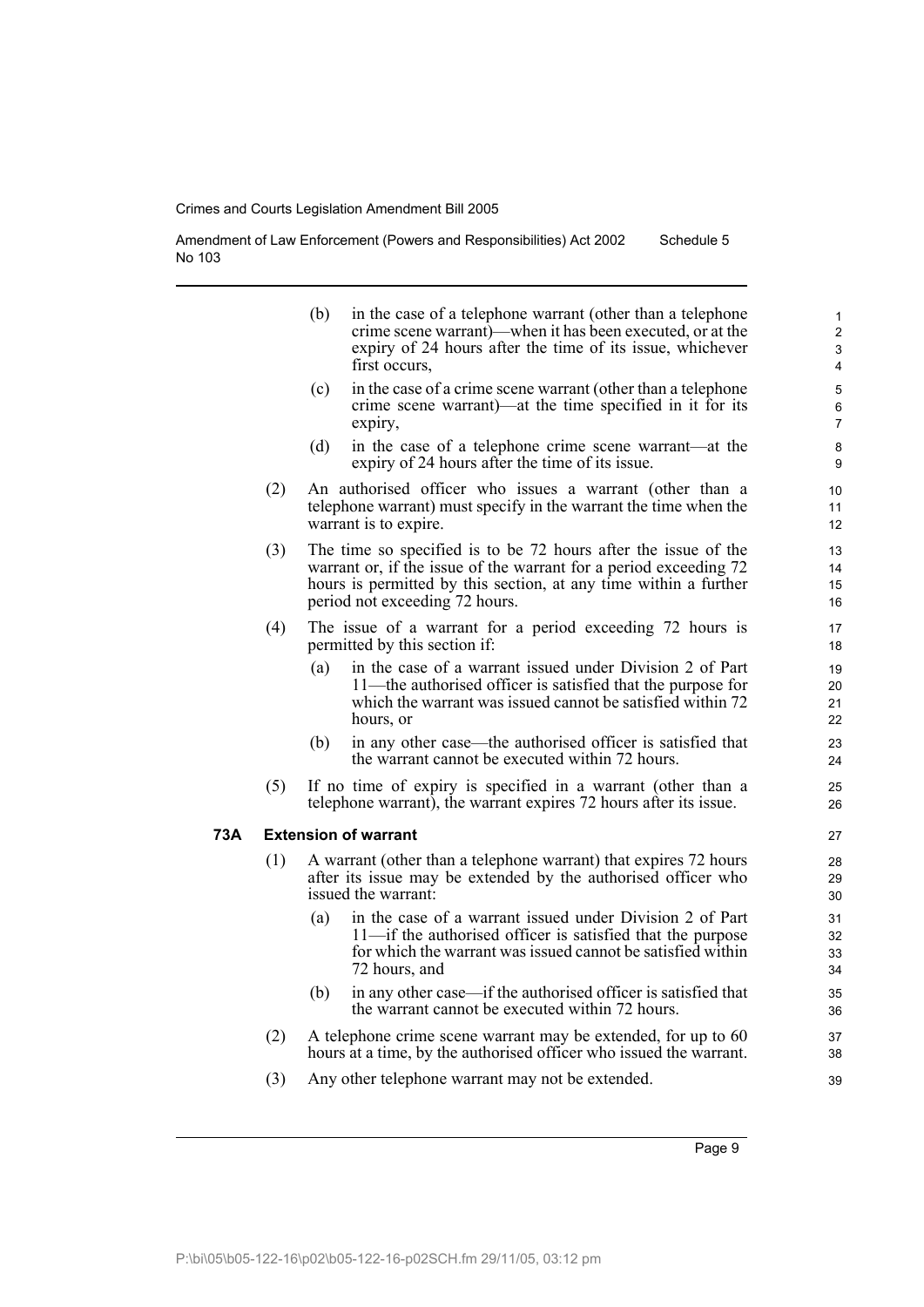Schedule 5 Amendment of Law Enforcement (Powers and Responsibilities) Act 2002 No 103

|     |    | (4)               |     | The time for expiry of a warrant that can be extended (other than<br>a telephone crime scene warrant) may be extended only once.                                                                                         | 1<br>2               |
|-----|----|-------------------|-----|--------------------------------------------------------------------------------------------------------------------------------------------------------------------------------------------------------------------------|----------------------|
|     |    | (5)               |     | The time for expiry of a telephone crime scene warrant may be<br>extended twice.                                                                                                                                         | 3<br>$\overline{4}$  |
|     |    | (6)               |     | Any extension of a warrant under this section:                                                                                                                                                                           | 5                    |
|     |    |                   | (a) | must not extend the period for which the warrant has effect<br>beyond 144 hours after its issue, and                                                                                                                     | 6<br>$\overline{7}$  |
|     |    |                   | (b) | must be made on the application of the person to whom the<br>warrant was issued or any other person who is authorised<br>to execute the warrant, and                                                                     | 8<br>9<br>10         |
|     |    |                   | (c) | must be made on a written application made in person,<br>unless it is impractical for the applicant to appear before an<br>authorised officer before the warrant expires, and                                            | 11<br>12<br>13       |
|     |    |                   | (d) | must be made before the expiry of the warrant, and                                                                                                                                                                       | 14                   |
|     |    |                   | (e) | must be made by issuing a replacement warrant<br>(specifying the new time for expiry of the warrant) and<br>replacement occupier's notice.                                                                               | 15<br>16<br>17       |
| [5] |    | <b>Section 92</b> |     |                                                                                                                                                                                                                          | 18                   |
|     |    |                   |     | Omit the section. Insert instead:                                                                                                                                                                                        | 19                   |
|     | 92 |                   |     | Exercise of powers at crime scene                                                                                                                                                                                        | 20                   |
|     |    | (1)               |     | A police officer may exercise any of the crime scene powers set<br>out in section 95 (1) (a)–(f) if:                                                                                                                     | 21<br>22             |
|     |    |                   | (a) | a crime scene has been established by the police officer or<br>another police officer, and                                                                                                                               | 23<br>24             |
|     |    |                   | (b) | the police officer exercising the power suspects on<br>reasonable grounds that it is necessary to do so to preserve<br>evidence of the commission of an offence in relation to<br>which the crime scene was established. | 25<br>26<br>27<br>28 |
|     |    | (2)               |     | A police officer may exercise any of the other powers set out in<br>section 95 $(1)$ , but only if:                                                                                                                      | 29<br>30             |
|     |    |                   | (a) | a crime scene has been established by the police officer or<br>another police officer, and                                                                                                                               | 31<br>32             |
|     |    |                   | (b) | the police officer or another police officer applies for a<br>crime scene warrant in respect of the crime scene, and                                                                                                     | 33<br>34             |
|     |    |                   | (c) | the police officer suspects on reasonable grounds that it is<br>necessary to immediately exercise the power to preserve<br>evidence of the commission of an offence.                                                     | 35<br>36<br>37       |
|     |    |                   |     |                                                                                                                                                                                                                          |                      |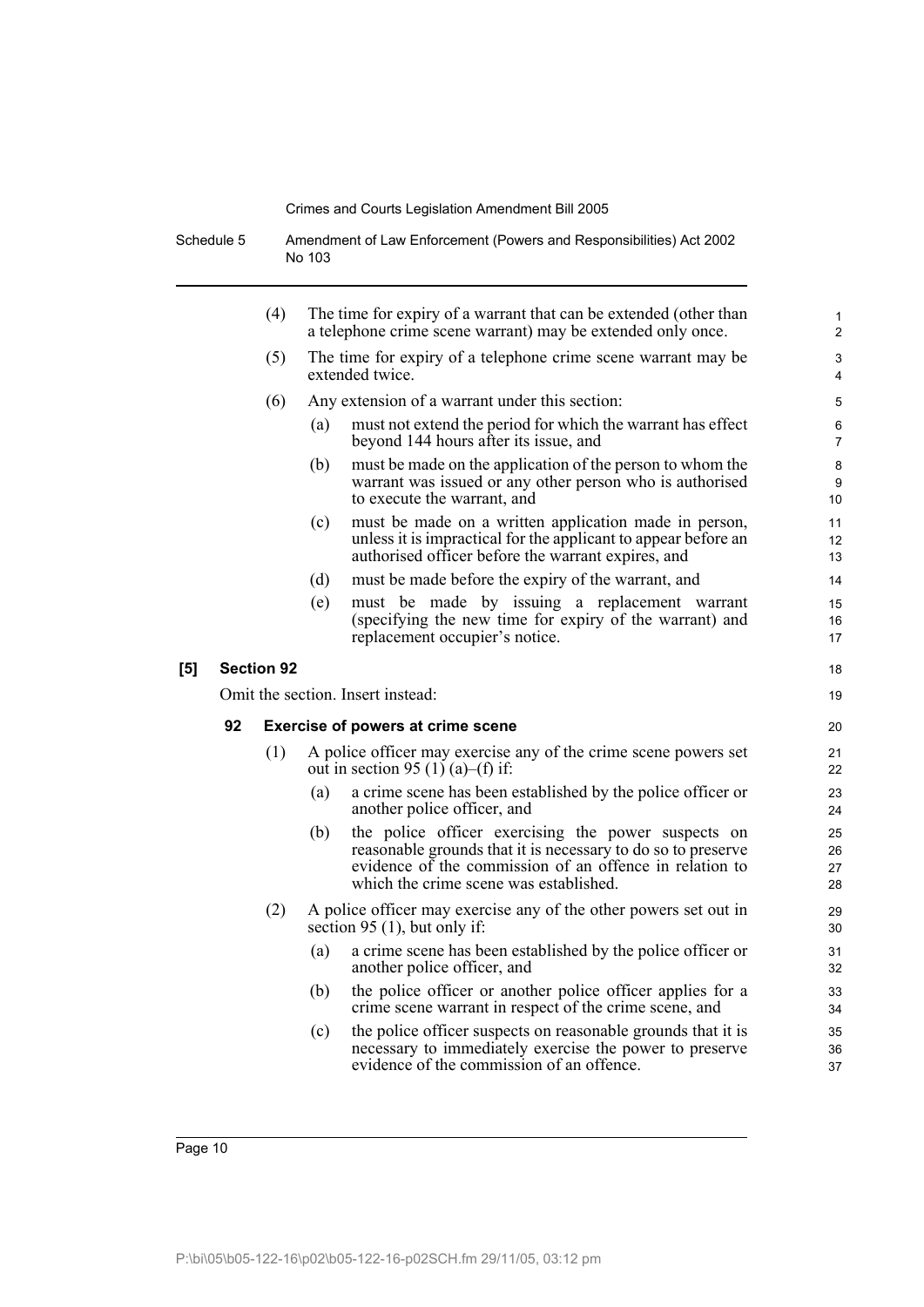**[6]** 

Amendment of Law Enforcement (Powers and Responsibilities) Act 2002 No 103 Schedule 5

|    | (3)               | A police officer may exercise the crime scene powers conferred<br>by this section for a period of not more than 3 hours, commencing<br>when the crime scene is established, unless the police officer or<br>another police officer obtains a crime scene warrant.                                                                                                     | $\mathbf{1}$<br>$\overline{2}$<br>$\mathfrak{S}$<br>4 |
|----|-------------------|-----------------------------------------------------------------------------------------------------------------------------------------------------------------------------------------------------------------------------------------------------------------------------------------------------------------------------------------------------------------------|-------------------------------------------------------|
|    | (4)               | A crime scene may not be established in the same premises more<br>than once in a 24 hour period (whether by the same or another<br>police officer) unless a crime scene warrant is obtained in respect<br>of the second and any subsequent occasion.                                                                                                                  | 5<br>$\,6\,$<br>$\overline{7}$<br>8                   |
|    | (5)               | The crime scene powers that may be exercised by a police officer<br>under this section (other than the powers set out in section $95(1)$ )<br>$(a)$ –(f)) may be exercised by a police officer with the aid of any<br>member of NSW Police responsible for examining<br>or<br>maintaining a crime scene.                                                              | 9<br>10<br>11<br>12<br>13                             |
|    | <b>Section 94</b> |                                                                                                                                                                                                                                                                                                                                                                       | 14                                                    |
|    |                   | Omit the section. Insert instead:                                                                                                                                                                                                                                                                                                                                     | 15                                                    |
| 94 |                   | <b>Crime scene warrants</b>                                                                                                                                                                                                                                                                                                                                           | 16                                                    |
|    | (1)               | A police officer may apply to an authorised officer for a crime<br>scene warrant if the police officer suspects on reasonable grounds<br>that it is necessary for the police officer or another police officer<br>to exercise crime scene powers at a crime scene for the purpose<br>of preserving, or searching for and gathering, evidence of the<br>commission of: | 17<br>18<br>19<br>20<br>21<br>22                      |
|    |                   | a serious indictable offence, or<br>(a)                                                                                                                                                                                                                                                                                                                               | 23                                                    |
|    |                   | an offence that is being, or was, or may have been,<br>(b)<br>committed in connection with a traffic accident that has<br>resulted in the death of or serious injury to a person.                                                                                                                                                                                     | 24<br>25<br>26                                        |
|    | (2)               | The authorised officer may, if satisfied that there are reasonable<br>grounds for doing so, issue a crime scene warrant authorising any<br>police officer to enter premises and exercise all reasonably<br>necessary crime scene powers at, or in relation to, a specified<br>crime scene.                                                                            | 27<br>28<br>29<br>30<br>31                            |
|    | (3)               | A police officer may, in accordance with the warrant and this<br>Part, exercise all reasonably necessary crime scene powers.<br>Note 1. For provisions relating generally to applications for crime scene<br>warrants and other matters, see section 59.<br>Note 2. A police officer may be assisted in the exercise of crime scene<br>powers—see section 71.         | 32<br>33<br>34<br>35<br>36<br>37                      |

## **[7] Section 116 Determining reasonable time**

Omit "section 108" from section 116 (2) (g). Insert instead "section 281".

Page 11

38 39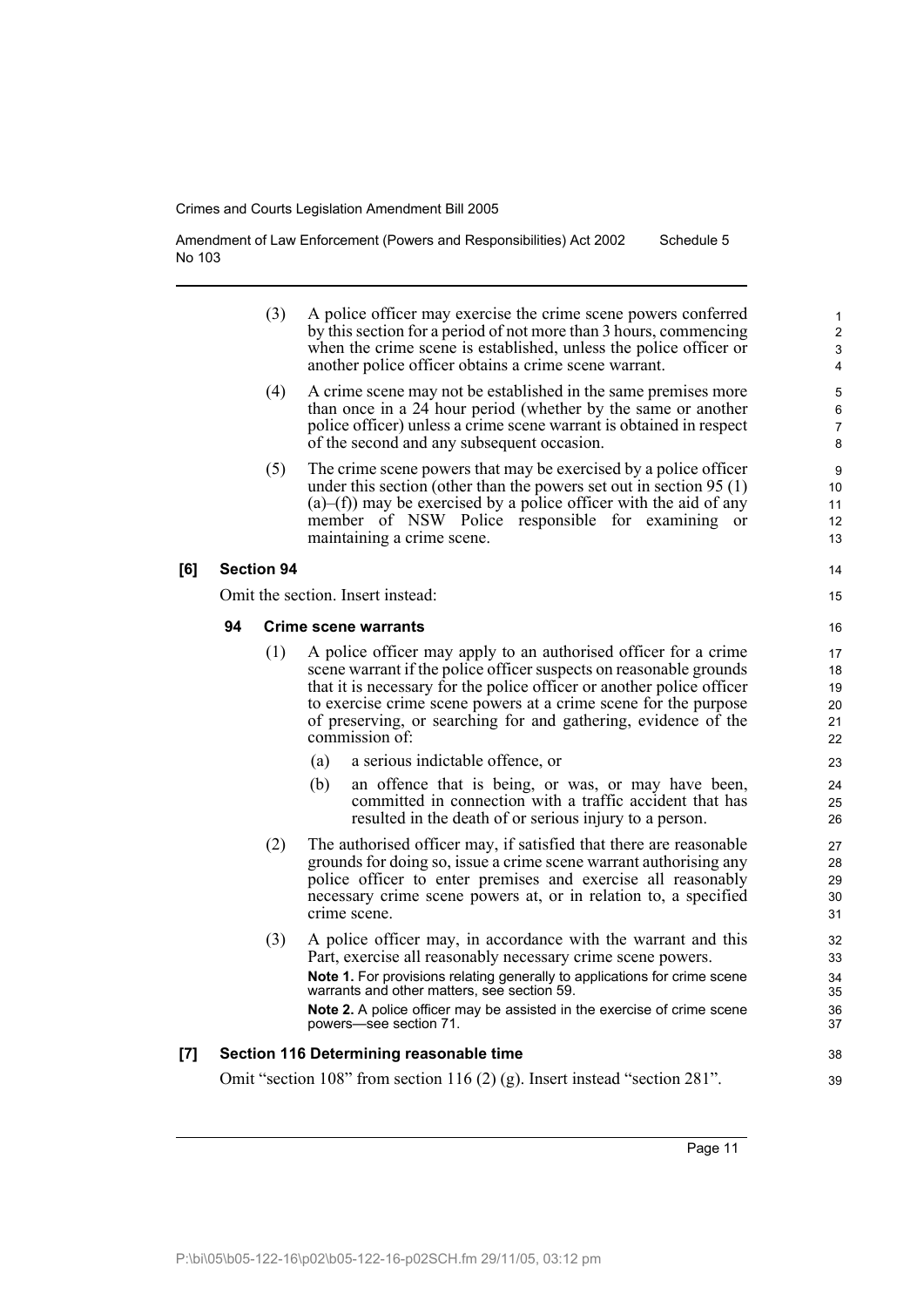Schedule 5 Amendment of Law Enforcement (Powers and Responsibilities) Act 2002 No 103

#### **[8] Section 209**

Omit the section. Insert instead:

#### **209 Records**

- (1) A record, containing the particulars prescribed by the regulations, must be made by:
	- (a) any police officer who detains an intoxicated person under this Part and takes the person to an authorised place of detention, and

1 2

- (b) the person in charge of an authorised place of detention where an intoxicated person is detained (or a person authorised to do so by that person in charge), and
- (c) a person who, under this Part, searches a detained person.
- (2) A person who has custody of a record required to be made by this section must retain the record for a period of 3 years after it is made.
- (3) A person who has the custody of a record made under this section must, when required to do so by a person authorised by the Minister for the purposes of this subsection, make it available for inspection by that person.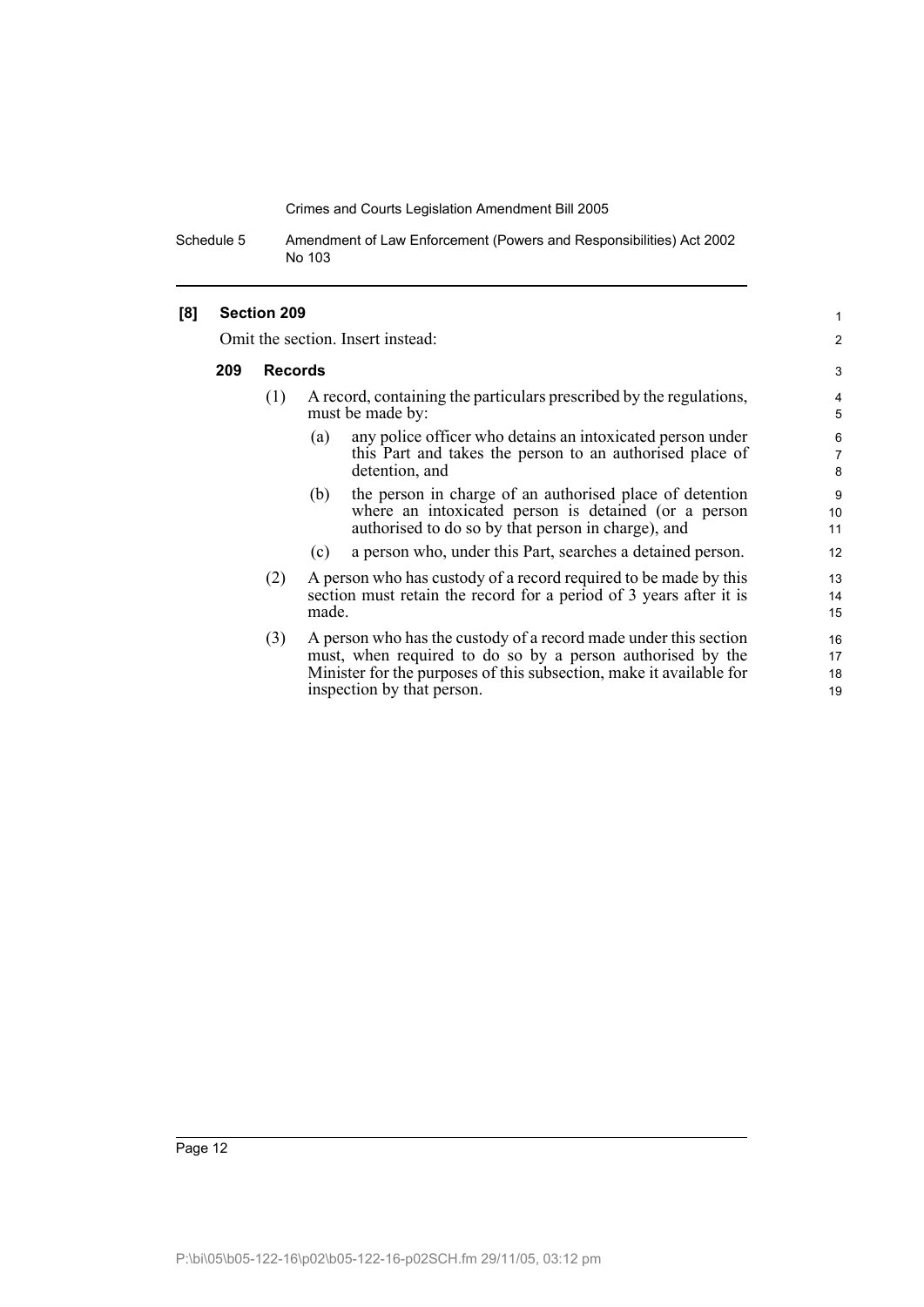Consequential amendment of Listening Devices Act 1984 No 69 Schedule 6

<span id="page-20-0"></span>

|     | <b>Schedule 6</b>            | <b>Consequential amendment of Listening</b>                                          | $\mathbf{1}$   |
|-----|------------------------------|--------------------------------------------------------------------------------------|----------------|
|     |                              | Devices Act 1984 No 69                                                               | 2              |
|     |                              | (Section 3)                                                                          | 3              |
| [1] | <b>Section 3 Definitions</b> |                                                                                      | 4              |
|     | $3(1)$ .                     | Omit paragraph (b) of the definition of <b>serious narcotics offence</b> in section  | 5<br>6         |
|     | Insert instead:              |                                                                                      | $\overline{7}$ |
|     |                              | an offence contained in Part 9.1 of the Criminal Code of<br>(b)<br>the Commonwealth, | 8<br>9         |
| [2] |                              | <b>Schedule 1 Savings and transitional provisions</b>                                | 10             |
|     | Insert after clause 8:       |                                                                                      | 11             |
|     | 9                            | Definition of "serious narcotics offence"                                            | 12             |
|     |                              | An offence that was a serious narcotics offence immediately                          | 13             |
|     |                              | before the commencement of Schedule 6 to the Crimes and                              | 14             |
|     |                              | Courts Legislation Amendment Act 2005 continues to be a                              | 15             |
|     |                              | serious narcotics offence for the purposes of this Act despite the                   | 16             |
|     |                              | amendment to the definition of <i>serious narcotics offence</i> by the               | 17             |
|     |                              | Crimes and Courts Legislation Amendment Act 2005.                                    | 18             |

Page 13